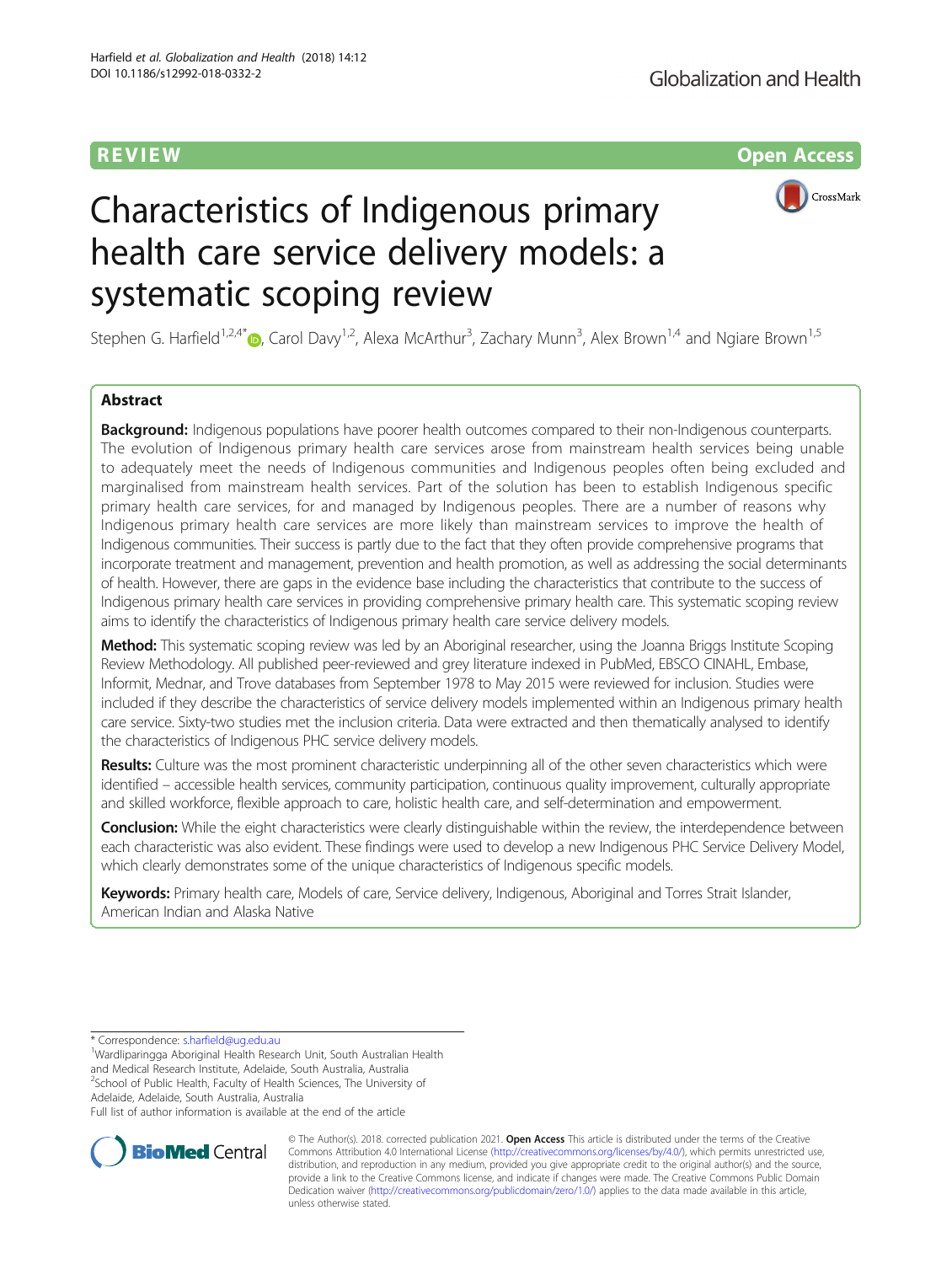# Background

Indigenous populations have poorer health outcomes compared to their non-Indigenous counterparts [[1\]](#page-8-0). The experience of colonisation, and the long-term effects of being colonised, has caused inequalities in Indigenous health status, including physical, social, emotional, and mental health and wellbeing [[2\]](#page-8-0). For example, in 2012 the gap in life expectancy between Aboriginal and Torres Strait Islander Australians and non-Indigenous Australians was 10 years [[3](#page-8-0)]. Similar gaps in life expectancy exist in New Zealand [[4](#page-8-0)], Canada [\[5](#page-8-0)] and the United States [[6\]](#page-8-0).

The evolution of Indigenous primary health care (PHC) services arose from the inability of mainstream health services to adequately meet the needs of Indigenous communities [\[3](#page-8-0), [7](#page-8-0), [8\]](#page-8-0). It was also a response to the reality that Indigenous peoples were often excluded and marginalised from mainstream health services [\[9\]](#page-8-0). Part of the solution has been to establish Indigenous specific PHC services, for and managed by Indigenous peoples.

In Australia, the first Aboriginal PHC service was established in 1971 [[9\]](#page-8-0) and there are now over 150 Aboriginal Community Controlled Health services across the country [\[10](#page-8-0)]. In New Zealand, health reform in the early 1990's led to the development of Māori health providers. This has resulted in a combination of national and locally controlled Māori led initiatives that are committed to improving Māori health [\[7](#page-8-0)]. In Canada, the enactment of the Health Transfer Policy in the late 1980's initiated the transfer of existing community-based and regional health services into First Nation and Inuit control [\[11](#page-8-0), [12\]](#page-8-0), and more recently the establishment of First Nations and Inuit Health Authorities [\[13](#page-8-0)]. In the United States, the provision of health services for American Indians and Alaska Natives began as early as the nineteenth Century and continued through the 1930's, 1950's and 1970's with a number of policy reforms, culminating in what is now known as the Indian Health Services  $[14–16]$  $[14–16]$  $[14–16]$  $[14–16]$ .

There are a number of reasons why Indigenous PHC services are more likely than mainstream services to improve the health of Indigenous communities. One of the primary reasons is that Indigenous PHC services are often controlled by their local communities [\[7](#page-8-0), [13,](#page-8-0) [14](#page-8-0), [17\]](#page-8-0) and therefore are underpinned by the values and principles of the communities they serve [\[18\]](#page-8-0). Their success is also due to the fact that they often provide comprehensive programs that incorporate treatment and management, prevention and health promotion, as well as addressing the social determinants of health [[14\]](#page-8-0).

Despite their success, there are gaps in the evidence base including the characteristics that contribute to the success of Indigenous PHC services in providing comprehensive PHC. This systematic scoping review sought to address this gap by identifying the characteristics (values, principles, and components) of Indigenous PHC service delivery models.

# Method

In 2015, the Leadership Group as part of The Centre of Research Excellence in Aboriginal Chronic Disease Knowledge Translation and Exchange, identified the need to document the characteristics of Indigenous PHC service delivery models. Guided by the Leadership Group, a review team was formed comprising one Aboriginal [SH] and three non-Indigenous researchers [CD, AM, ZM]. A key feature of this review was the combination of perspective and skills that the Leadership Group and the researchers brought to the project. This included expertise in systematic and scoping reviews as well as an understanding of Indigenous beliefs, values and experiences.

A scoping review methodology was chosen, as it is the most appropriate methodology for synthesising a body of evidence that has yet to be comprehensively reviewed [[19\]](#page-8-0). Additionally, scoping review methodology is acknowledged as appropriate method to identify concepts or characteristics in the literature [\[19](#page-8-0)], such as the characteristics of Indigenous PHC service delivery models. This systematic scoping review followed the Joanna Briggs Institute Scoping Review Methodology [\[20](#page-8-0)]. The review team developed and published a protocol prior to commencing the systematic scoping review  $[21]$  $[21]$ , that outlined the intended approach and method, which is summarised below.

# Inclusion criteria

Concept – the characteristics (values, principles, and components) of service delivery models implemented within an Indigenous PHC service.

Context – PHC services that provided care predominantly for Indigenous peoples.

Indigenous peoples were defined as:

Indigenous populations are communities that live within, or are attached to, geographically distinct traditional habitats or ancestral territories, and who identify themselves as being part of a distinct cultural group, descended from groups present in the area before modern states were created and current borders defined. They generally maintain cultural and social identities, and social, economic, cultural and political institutions, separate from the mainstream or dominant society or culture  $([22](para. 1))$  $([22](para. 1))$  $([22](para. 1))$ .

Primary health care was defined as: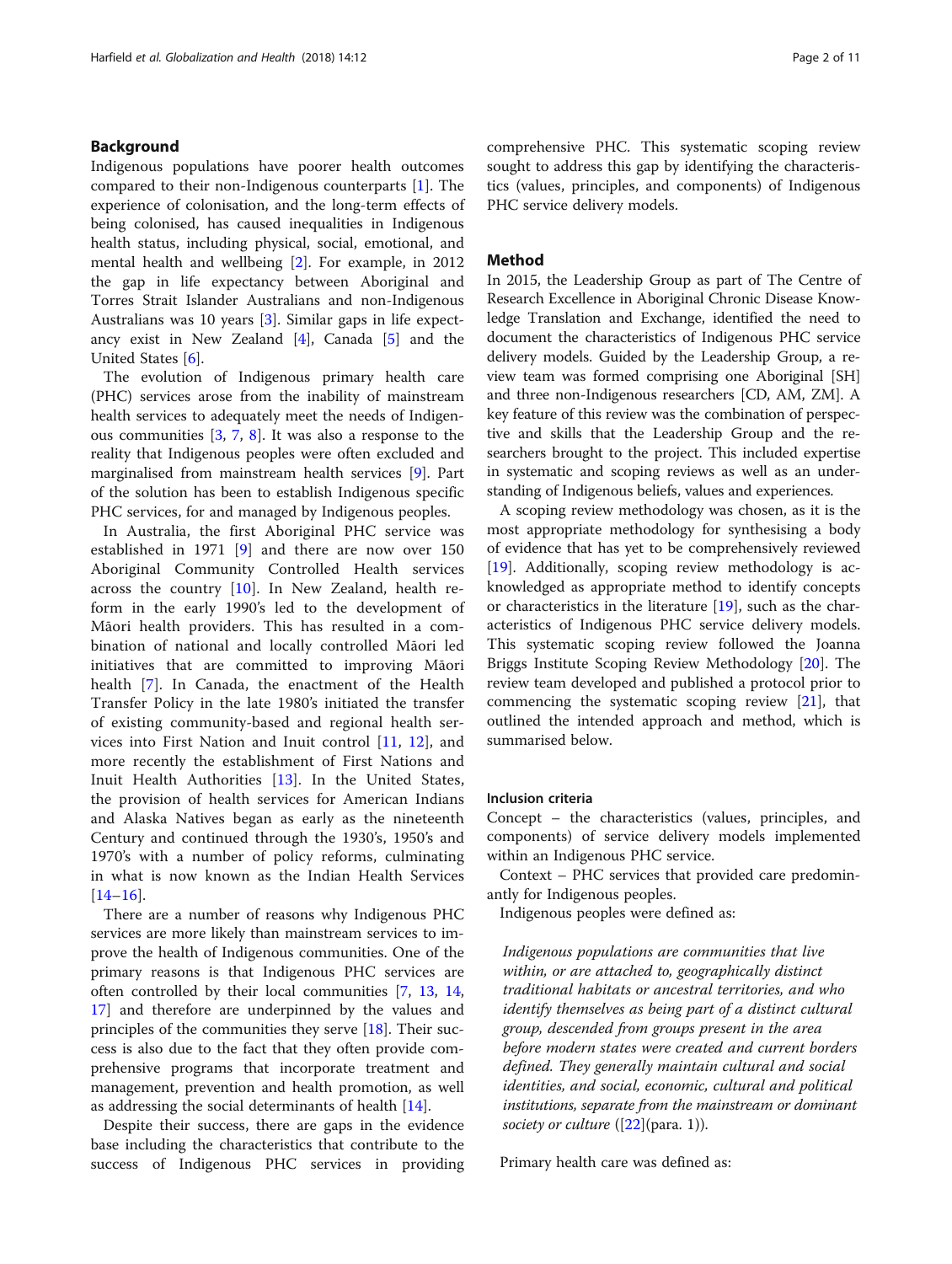socially appropriate, universally accessible, scientifically sound first level care provided by health services and systems with a suitably trained workforce comprised of multi-disciplinary teams supported by integrated referral systems in a way that: gives priority to those most in need and addresses health inequalities; maximises community and individual self-reliance, participation and control; and involves collaboration and partnership with other sectors to promote public health. Comprehensive primary health care includes health promotion, illness prevention, treatment and care of the sick, community development, and advocacy and rehabilitation ([[23\]](#page-8-0)(para. 3)).

The above definitions ensured all reviewers shared the same understanding of Indigenous and PHC and all included studies met the inclusion criteria.

## Types of studies

All study types and methods including grey (unpublished) literature published in English between September 1978 and May 2015 were considered. Given that the concept of PHC was broadly adopted in September 1978 [[24](#page-8-0)], papers prior to this date were excluded.

# Search terms

Aboriginal OR Aborigine OR Indigenous OR First Nation OR Maori OR Inuit OR American Indian OR Alaskan Native OR Native Hawaiian AND primary health care OR comprehensive primary health care OR medical service OR health service OR community care OR community health care AND model.

# Search strategy

An initial search of PubMed was conducted to identify text words contained in the title and abstract as well as any index terms that could be used as alternate search terms. A second, more detailed search was then undertaken using the identified search terms across PubMed, EBSCO CINAHL, Embase, Informit, Mednar, and Trove. The detailed search strategy used for PubMed, which is the basis for all other databases searched can be found in Additional file [1.](#page-7-0) The reference list of all identified studies were also hand-searched for additional studies which met the inclusion criteria. As a final step, a post was placed on ResearchGate to identify any additional literature (particularly grey literature) which may not have been widely available through conventional databases.

# Study selection

The selection of studies was performed by four of the authors [SH, CD, AM, ZM] over two stages – title and abstract review; and full text review, against the inclusion criteria. During the two stages of study selection, author one [SH] reviewed all studies and this was checked by either one of the other three authors [CD, AM, ZM]. Any disagreements were discussed and resolved by authors.

## Charting of data

All papers were imported into QSR International's NVivo 10 software [[25\]](#page-8-0) for extraction of reported characteristics. This analysis was initially conducted independently by the four authors [SH, CD, AM, ZM]; [SH] checked the data extraction and analysis of the three other authors [CD, AM, ZM], while a combination of the other authors checked the data extraction and analysis initially conducted by [SH]. Any disagreements were discussed and resolved between the four authors. Thematic analysis was used to group the extracted findings into characteristics. Findings were reviewed by members of the Leadership Group on two separate occasions during the synthesis process in order to provide an Aboriginal and Torres Strait Islander perspective on their validity.

# Results

The original search identified 2599 studies (Fig. [1](#page-3-0)), from which 402 duplicates were removed, leaving 2197 studies for screening of title and abstract against the inclusion criteria. From this we retrieved 141 studies for full text review, of these 62 met the inclusion criteria (Additional file [2\)](#page-7-0). Study selection follows the PRISMA reporting guidelines for study selection [[26\]](#page-8-0).

## Description of studies

The majority of studies included in the review were conducted in Australia [[27](#page-8-0)–[58](#page-9-0)], 18 studies were conducted in the United States [\[59](#page-9-0)–[76](#page-9-0)], five in Canada [[77](#page-9-0)–[81\]](#page-9-0), four studies in New Zealand  $[82-85]$  $[82-85]$  $[82-85]$  $[82-85]$  and one study each in Papua New Guinea [[86\]](#page-9-0), Mexico [[87\]](#page-9-0) and Peru [[88\]](#page-9-0). Of the studies included, the majority of service delivery models focused on PHC service delivery more generally [[29](#page-8-0)–[32,](#page-8-0) [34,](#page-8-0) [36](#page-8-0), [40](#page-8-0)–[42](#page-8-0), [49,](#page-8-0) [52](#page-9-0)–[54,](#page-9-0) [56](#page-9-0), [58](#page-9-0), [61](#page-9-0), [64](#page-9-0), [66,](#page-9-0) [67,](#page-9-0) [69,](#page-9-0) [71](#page-9-0), [73](#page-9-0), [75](#page-9-0), [76](#page-9-0), [81,](#page-9-0) [82,](#page-9-0) [84](#page-9-0)–[86\]](#page-9-0); while the others studies focused on specific areas such as women's, maternal and infant health [[27,](#page-8-0) [45,](#page-8-0) [47](#page-8-0), [57,](#page-9-0) [60](#page-9-0), [78,](#page-9-0) [79](#page-9-0), [87,](#page-9-0) [88](#page-9-0)]; mental health [[70,](#page-9-0) [78](#page-9-0), [80](#page-9-0)]; oral health [\[33](#page-8-0), [39,](#page-8-0) [65\]](#page-9-0); eye health  $[62, 77]$  $[62, 77]$  $[62, 77]$  $[62, 77]$  $[62, 77]$ ; adult health  $[38]$  $[38]$ ; prevention and health promotion [[63,](#page-9-0) [72,](#page-9-0) [74\]](#page-9-0); public and environmental health [[59\]](#page-9-0); homecare  $[68]$  $[68]$ ; prison health  $[50, 51, 55]$  $[50, 51, 55]$  $[50, 51, 55]$  $[50, 51, 55]$  $[50, 51, 55]$  $[50, 51, 55]$ ; asthma [\[35](#page-8-0), [37](#page-8-0)]; diabetes [[83\]](#page-9-0); alcohol and other drugs [\[46](#page-8-0)]; medicine access [\[89](#page-9-0)]; and continuous quality improvement [[28,](#page-8-0) [43](#page-8-0)].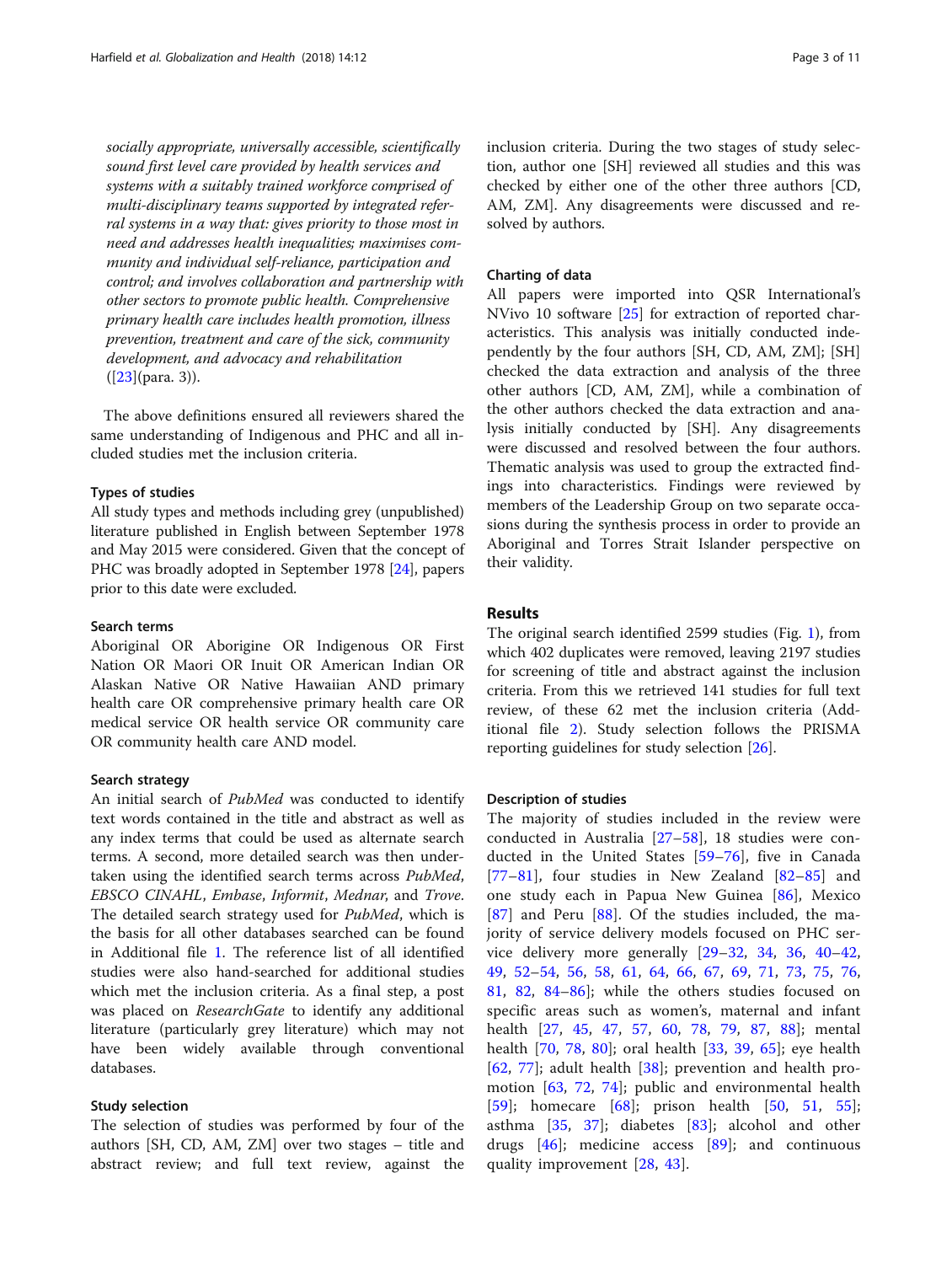<span id="page-3-0"></span>

# Characteristics

Of the included studies, eight characteristics of Indigenous PHC service delivery models were identified – accessible health services, community participation, continuous quality improvement, culturally appropriate and skilled workforce, culture, flexible approach to care, holistic health care, and self-determination and empowerment. These characteristics underpin many of the service delivery models in this review.

While culture was initially thought to be one of the eight characteristics identified, it became evident through the process of thematic analysis, that it played a central role and was embedded throughout all Indigenous PHC service delivery models. Although the studies did not provide a definition of culture in the context of Indigenous PHC services, they did however demonstrate how aspects of culture were embedded within services and how culture is respected.

Pivotal strategies for embedding culture included the incorporation of local Indigenous cultural values [\[30](#page-8-0), [54](#page-9-0), [69,](#page-9-0) [73,](#page-9-0) [82\]](#page-9-0); customs and beliefs [\[38,](#page-8-0) [53](#page-9-0), [75](#page-9-0), [77](#page-9-0), [79](#page-9-0), [80](#page-9-0), [82,](#page-9-0) [85,](#page-9-0) [88](#page-9-0)], as well as traditional healing and practices [[36,](#page-8-0) [77](#page-9-0), [79](#page-9-0)] into the service delivery model. Focusing on the needs of the individual and on the health and wellbeing of their families and communities [\[33](#page-8-0), [34,](#page-8-0) [85](#page-9-0)]; respecting women's and men's cultural needs [\[38](#page-8-0), [41](#page-8-0), [45](#page-8-0), [72,](#page-9-0) [87](#page-9-0)], such as women only discussing women's health business with other women [\[45](#page-8-0)] or gender specific services and programs [\[41](#page-8-0), [72](#page-9-0), [87](#page-9-0)]; and ensuring the local communities were engaged with [\[40](#page-8-0), [85\]](#page-9-0) and in control of, Indigenous health services, [[52,](#page-9-0) [79](#page-9-0), [85\]](#page-9-0) were ways in which culture was embedded into service delivery models and ensured the delivery of culturally appropriate care and made services more acceptable to Indigenous communities. Other practical examples of how culturally appropriate service delivery was achieved, included creating welcoming [[41\]](#page-8-0) and comfortable spaces [[72](#page-9-0)], and family-friendly environments [[48,](#page-8-0) [85](#page-9-0)], through to for example, the use of Indigenous artwork and Indigenous signage [[27\]](#page-8-0), and developing culturally appropriate prevention and health promotion resources [[37,](#page-8-0) [50,](#page-8-0) [63,](#page-9-0) [72](#page-9-0)].

Culture was strengthened in many instances by ensuring local languages were spoken within the service [[38,](#page-8-0) [41,](#page-8-0) [61](#page-9-0), [72,](#page-9-0) [77,](#page-9-0) [80](#page-9-0), [87,](#page-9-0) [88\]](#page-9-0). This was often achieved through the employment of local Indigenous staff who also acted as interpreters for non-Indigenous health staff [[81](#page-9-0)]. The employment of local Indigenous staff also incorporated aspects of cultural mentoring [\[38](#page-8-0), [45,](#page-8-0) [81\]](#page-9-0) ensuring non-Indigenous staff were culturally competent [\[45](#page-8-0), [84\]](#page-9-0) and aware of local protocols and values [[58](#page-9-0)]. This contributed to ensuring cultural safety, a concept which extended beyond being simply aware of cultural differences to incorporating a deeper level of interaction and thoughtful practice, as defined by those who receive services [\[38](#page-8-0), [47,](#page-8-0) [48,](#page-8-0) [50](#page-8-0), [52](#page-9-0), [56](#page-9-0), [66](#page-9-0), [79\]](#page-9-0).

The other seven characteristics of Indigenous PHC service delivery models are described in Table [1](#page-4-0).

While each of these characteristics were clearly identifiable as independent themes within the literature, the interdependence between characteristics was also evident. As mentioned, culture was interwoven throughout the seven other characteristics. Culture facilitated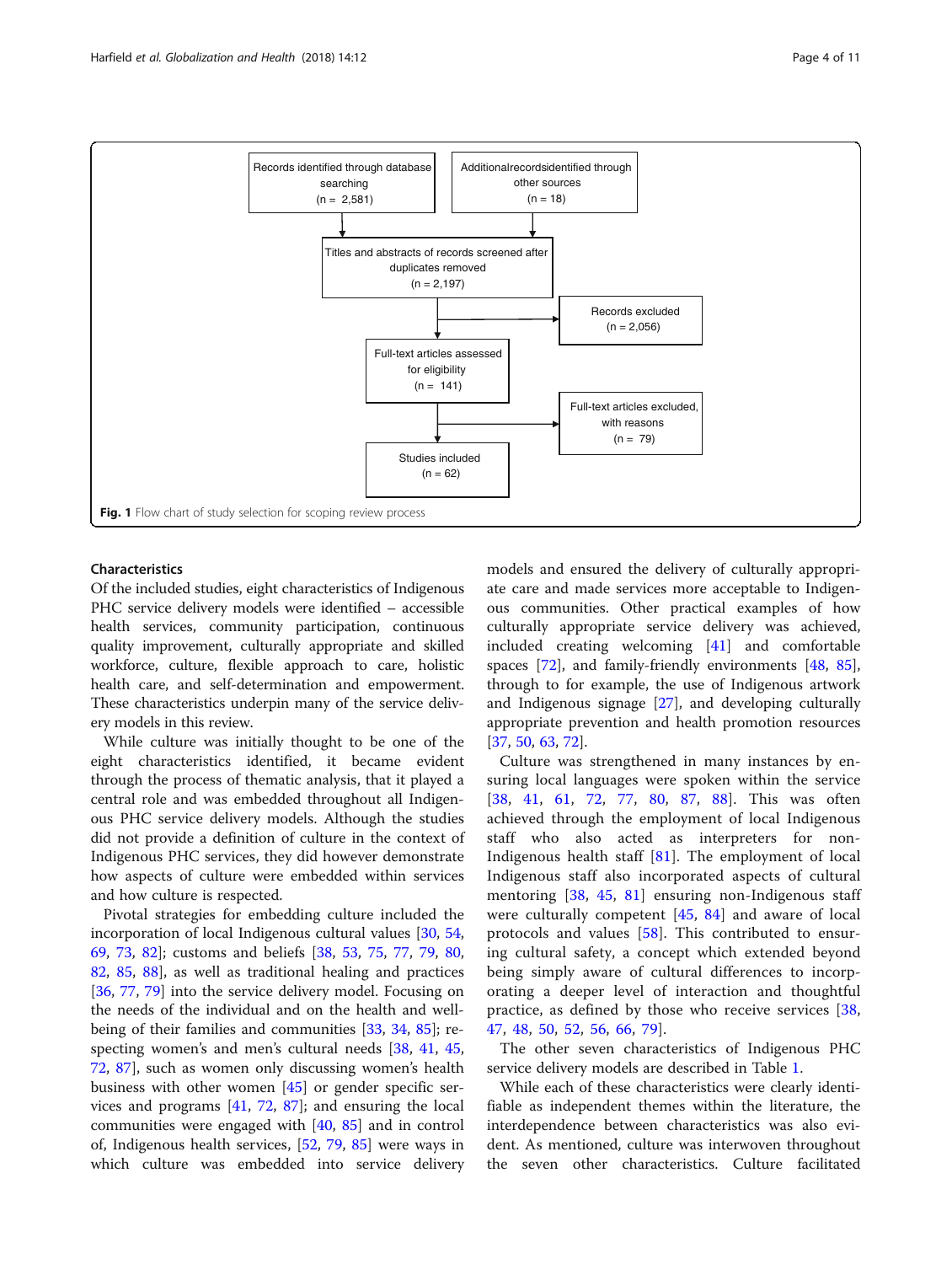# <span id="page-4-0"></span>Table 1 Characteristics of indigenous PHC service delivery models

## Accessible Health Services

- providing **affordable** health care [[61,](#page-9-0) [87\]](#page-9-0) at either no cost or low  $cost$  [[85](#page-9-0)].
- ensuring a broad range of services are **available** [[50](#page-8-0)], in a variety of locations and settings [\[29](#page-8-0), [30](#page-8-0), [37,](#page-8-0) [41](#page-8-0), [47,](#page-8-0) [49,](#page-8-0) [56](#page-9-0), [71](#page-9-0)–[73](#page-9-0), [78,](#page-9-0) [80](#page-9-0)–[82,](#page-9-0) [84](#page-9-0), [87\]](#page-9-0), including increased opening hours, walk in appointments [\[41,](#page-8-0) [47](#page-8-0), [52](#page-9-0), [60,](#page-9-0) [68](#page-9-0), [76\]](#page-9-0) and transport [47, 60, [72](#page-9-0)].
- delivering **acceptable** care which focused on building trust with communities [\[87\]](#page-9-0) ensuring patients felt supported [[38](#page-8-0)] providing assurances in relation to privacy and confidentiality [[38](#page-8-0), [80\]](#page-9-0), and implementing services underpinned by cultural respect, social justice and equality [\[47\]](#page-8-0).
- ensuring **awareness** in the sense that communities know the service exists by providing outreach and mobile services [\[82](#page-9-0)], participating in community events and holding screening days [\[38](#page-8-0)], encouraging patients to share their positive experiences and promote the service to others [[71](#page-9-0)].

#### Community Participation

- ensuring Indigenous ownership of health services which enables Indigenous peoples to own and manage their health service [\[85\]](#page-9-0), and ensures the service is accountable to the community [\[54\]](#page-9-0).
- establishing Indigenous governance [\[30](#page-8-0)–[32](#page-8-0), [34,](#page-8-0) [35](#page-8-0), [40](#page-8-0), [60,](#page-9-0) [61](#page-9-0), [64,](#page-9-0) [70,](#page-9-0) [82\]](#page-9-0) including members from local community on governing boards, in order to encourage community involvement and ownership, while at the same time building capacity within local communities [\[41,](#page-8-0) [50](#page-8-0), [53](#page-9-0)].
- facilitating community consultation, engagement and collaboration in order to establish a strong relationship with the community [\[32,](#page-8-0) [84](#page-9-0)] and facilitate sharing of information [[83](#page-9-0), [88\]](#page-9-0) ensuring that programs were culturally appropriate, accessible, engaging and empowering, and designed to take account of the local context and needs [[34](#page-8-0), [47,](#page-8-0) [54,](#page-9-0) [58](#page-9-0), [74,](#page-9-0) [80](#page-9-0), [82](#page-9-0), [87\]](#page-9-0).
- respecting the role and status of elders [\[36](#page-8-0)] and facilitating their involvement in the work and governance of services [[45](#page-8-0), [63,](#page-9-0) [66\]](#page-9-0).

# Continuous Quality Improvement

- collecting and utilising data not simply to improve health outcomes but also meet the needs of each community by undertaking program evaluation [\[29\]](#page-8-0), participating in quality improvement initiatives [\[28\]](#page-8-0), reporting on performance [[43](#page-8-0)], identifying clients who require a specific service, follow-up visits and client tracking [\[62\]](#page-9-0), service planning and implementation [\[42,](#page-8-0) [64](#page-9-0), [82\]](#page-9-0), and service impact [\[42](#page-8-0)].
- evaluating services to measure health benefits for the community [\[54\]](#page-9-0), assessing economic outcomes, baseline demographics in relation to increased service utilisation, health assessments and chronic disease care plans [\[42\]](#page-8-0).
- undertaking research to strengthen health systems in order to meet the needs of the community with an emphasis on translating research findings into practice [\[28\]](#page-8-0).
- establishing quality improvement processes with a focus on chronic conditions, monitoring health programs as well as management and follow-up care [\[43,](#page-8-0) [62](#page-9-0)], and community involvement in developing indicators [\[64\]](#page-9-0), that also focus on cultural aspects of care, traditional approaches and receiving care in language [\[80\]](#page-9-0).

# Culturally Appropriate and Skilled Workforce

- employing a range of skilled staff both health and non-health personnel who are able to meet the needs of the local community [\[30,](#page-8-0) [36](#page-8-0), [41](#page-8-0), [49,](#page-8-0) [50](#page-8-0)].
- establishing an **Indigenous workforce** comprising Indigenous Health Workers, mental health workers, social workers, nurses, doctors, administration staff, managers and traditional healers, all who are central to the delivery of services, providing a diverse range of care [\[37](#page-8-0), [38](#page-8-0), [41,](#page-8-0) [47](#page-8-0), [50](#page-8-0), [78,](#page-9-0) [81](#page-9-0), [88\]](#page-9-0), and within some service models, conducting the majority of the clinical work with clients [\[31,](#page-8-0) [38](#page-8-0)].

# Table 1 Characteristics of indigenous PHC service delivery models (Continued)

- recognising that Indigenous staff often have responsibilities and obligations in relation to family and community, which were often conducted within the health service [\[54](#page-9-0)], such as interpreting and acting as mediators [\[78\]](#page-9-0).
- providing training and development opportunities for all staff [\[30,](#page-8-0) [32](#page-8-0), [41](#page-8-0), [47,](#page-8-0) [49](#page-8-0), [50,](#page-8-0) [61,](#page-9-0) [64](#page-9-0), [70,](#page-9-0) [74](#page-9-0), [88](#page-9-0)], such as cultural awareness training for non-Indigenous staff [\[38](#page-8-0), [58](#page-9-0), [81\]](#page-9-0), and comprehensive training for staff working in remote areas or in isolation who require additional skills and knowledge to deal with an array of more com plex needs [\[61\]](#page-9-0).
- training Indigenous Health Workers [[30](#page-8-0), [32,](#page-8-0) [49](#page-8-0), [50](#page-8-0), [61,](#page-9-0) [70](#page-9-0)] as a capacity building exercise [[88\]](#page-9-0), including more specialised health care such as dental [\[33,](#page-8-0) [39](#page-8-0)] or maternal health [\[47](#page-8-0)].
- recognising the need to build and grow the Indigenous workforce of the future by establishing long term strategies to mentor and recruit Indigenous students into health careers [[80](#page-9-0)], leading to Indigenous staff going on to further training or study [\[32\]](#page-8-0).

# Flexible Approaches to Care

- tailoring approaches to identify [\[36,](#page-8-0) [50](#page-8-0), [55,](#page-9-0) [66,](#page-9-0) [72](#page-9-0)] and meet the needs of the local community [\[29,](#page-8-0) [38](#page-8-0), [41,](#page-8-0) [47](#page-8-0), [48](#page-8-0), [50,](#page-8-0) [52](#page-9-0), [54](#page-9-0), [58,](#page-9-0) [64](#page-9-0), [69,](#page-9-0) [70](#page-9-0), [83](#page-9-0), [87\]](#page-9-0), and delivering a range of services [\[29\]](#page-8-0), that are relevant, culturally appropriate and effective [\[36,](#page-8-0) [82](#page-9-0)].
- integrating health care services [[38,](#page-8-0) [69,](#page-9-0) [76](#page-9-0), [78,](#page-9-0) [80,](#page-9-0) [84](#page-9-0)], with a multidisciplinary team approach [\[34,](#page-8-0) [49](#page-8-0), [62,](#page-9-0) [67](#page-9-0)–[69,](#page-9-0) [76](#page-9-0)], case management [\[33](#page-8-0), [46](#page-8-0), [67,](#page-9-0) [72](#page-9-0), [76,](#page-9-0) [80\]](#page-9-0), and continuity of care [\[47,](#page-8-0) [48](#page-8-0), [53](#page-9-0), [56,](#page-9-0) [67](#page-9-0), [68,](#page-9-0) [81,](#page-9-0) [84](#page-9-0)].
- partnering and linking with other services to promote integration and cooperation between all support services, providing holistic care through a social view of health [[39](#page-8-0), [41,](#page-8-0) [47](#page-8-0), [51,](#page-8-0) [80\]](#page-9-0).

#### Holistic Health Care

- providing comprehensive primary health care, which is holistic [\[32,](#page-8-0) [34](#page-8-0), [37](#page-8-0), [80,](#page-9-0) [82](#page-9-0)], supports the health and wellbeing of not only the individual but also their family and community [[34,](#page-8-0) [49](#page-8-0)–[51,](#page-8-0) [54](#page-9-0), [66,](#page-9-0) [69](#page-9-0), [73](#page-9-0), [85\]](#page-9-0), and includes mental, emotional and spiritual needs alongside physical wellbeing [[57](#page-9-0), [60,](#page-9-0) [80,](#page-9-0) [84](#page-9-0)].
- offering a diverse range of services to clients [[57](#page-9-0)], such as prevention and health promotion through to chronic disease care [\[29,](#page-8-0) [31](#page-8-0), [34](#page-8-0), [41,](#page-8-0) [53](#page-9-0), [57,](#page-9-0) [62,](#page-9-0) [71](#page-9-0)], maternal and child health [\[34,](#page-8-0) [41](#page-8-0), [49,](#page-8-0) [56,](#page-9-0) [57](#page-9-0), [59](#page-9-0), [82\]](#page-9-0), oral health [\[39,](#page-8-0) [42](#page-8-0), [50,](#page-8-0) [53,](#page-9-0) [57](#page-9-0), [64,](#page-9-0) [65](#page-9-0), [82](#page-9-0)], ear health [\[53,](#page-9-0) [56](#page-9-0), [64](#page-9-0)] sexual health [\[53\]](#page-9-0), mental and social health [\[34,](#page-8-0) [41](#page-8-0), [56,](#page-9-0) [57,](#page-9-0) [59](#page-9-0), [78](#page-9-0)], alcohol and other drugs treatment [\[50,](#page-8-0) [53](#page-9-0), [82](#page-9-0)], pharmaceutical services [\[44,](#page-8-0) [56](#page-9-0), [69,](#page-9-0) [78,](#page-9-0) [80](#page-9-0)], aged care [\[29,](#page-8-0) [36](#page-8-0), [41\]](#page-8-0) and disability services [[41](#page-8-0), [82\]](#page-9-0).
- including prevention and health promotion initiatives developed and tailored to the needs of the local community, including general screening programs [\[29,](#page-8-0) [38](#page-8-0), [63,](#page-9-0) [72,](#page-9-0) [77](#page-9-0), [82\]](#page-9-0) healthy lifestyles programs [[56\]](#page-9-0) needle exchange programs [\[29](#page-8-0), [33](#page-8-0), [56,](#page-9-0) [82](#page-9-0)], women's and men's health programs [\[29,](#page-8-0) [34](#page-8-0)], healthy eating, exercise and smoking cessation programs [\[31,](#page-8-0) [32](#page-8-0), [49,](#page-8-0) [52,](#page-9-0) [56](#page-9-0), [71,](#page-9-0) [77](#page-9-0)], oral health [\[65\]](#page-9-0), injury prevention [[74](#page-9-0)], and supporting people to manage their own health [\[71\]](#page-9-0).
- · improving health literacy particularly in relation to early warning signs of suicide [[70](#page-9-0)], increasing HIV/AIDs awareness [\[32\]](#page-8-0), providing information about the harm that comes from alcohol, tobacco and other drugs [[73\]](#page-9-0), understanding food labelling [[83\]](#page-9-0), maintaining health and ensuring that people could detect early warning signs and understanding when to seek health care advice [\[71,](#page-9-0) [83](#page-9-0)].
- providing traditional healing as one option within the health service [\[36,](#page-8-0) [52](#page-9-0), [59](#page-9-0), [63,](#page-9-0) [64](#page-9-0), [70,](#page-9-0) [72,](#page-9-0) [73](#page-9-0), [77,](#page-9-0) [79](#page-9-0)–[82,](#page-9-0) [84](#page-9-0)–[88\]](#page-9-0).
- advocating for clients [[29](#page-8-0), [52\]](#page-9-0), especially in relation to clients moving between other primary, secondary, tertiary, and essential non-health services [\[60](#page-9-0), [84](#page-9-0)].
- engaging with the social determinants of health by supporting clients in accessing housing, employment, education, social security payments, and supporting people through the justice system [[29,](#page-8-0) [41](#page-8-0), [49](#page-8-0)–[51](#page-8-0), [53,](#page-9-0) [56](#page-9-0), [57,](#page-9-0) [59](#page-9-0), [73,](#page-9-0) [80](#page-9-0), [82\]](#page-9-0),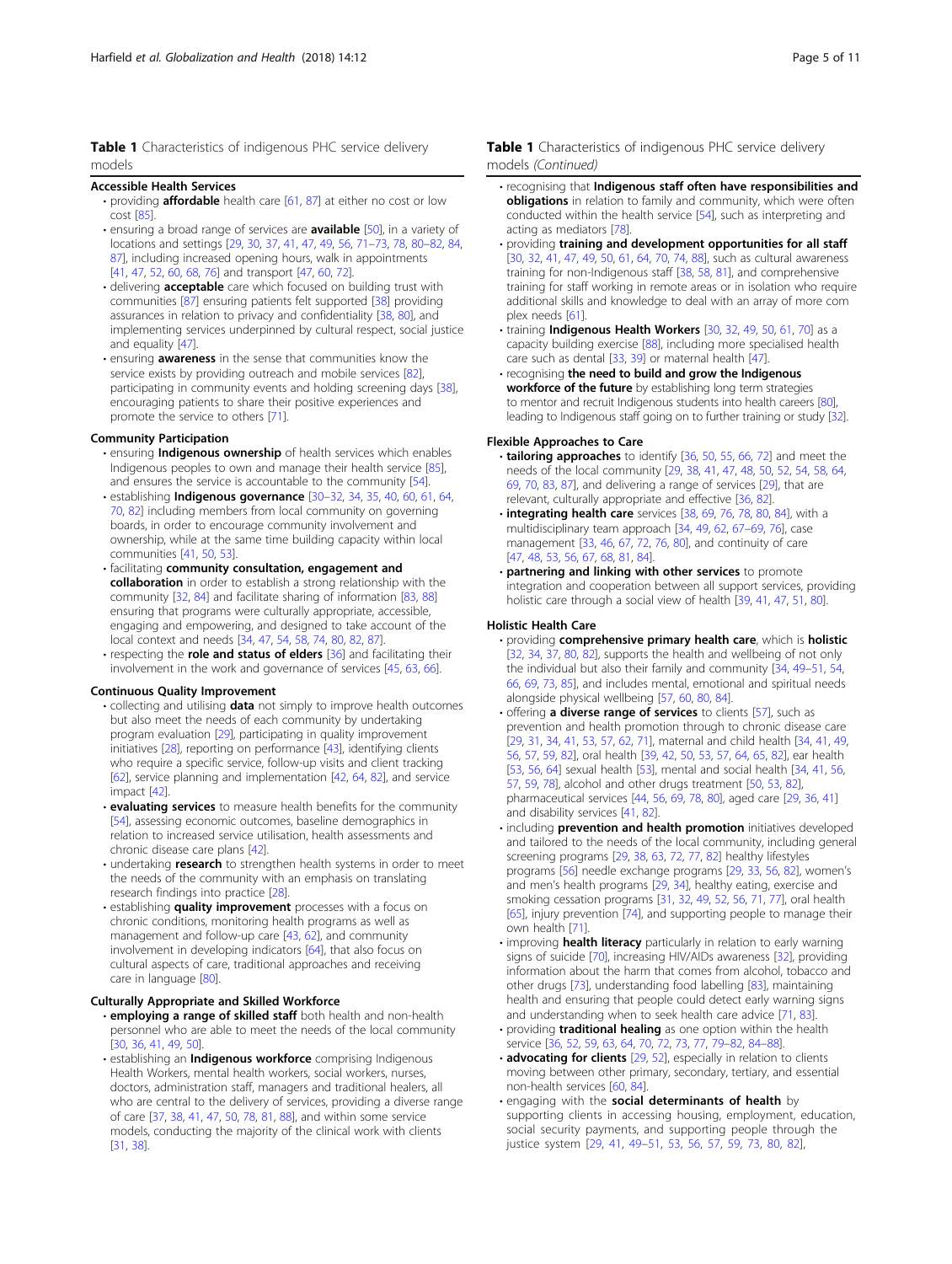Table 1 Characteristics of indigenous PHC service delivery models (Continued)

specifically for or customised to meet the needs of the community they served [\[32](#page-8-0), [47,](#page-8-0) [84](#page-9-0), [88\]](#page-9-0).

- providing advice in relation to public health initiatives not within the normal scope of mainstream PHC including sanitation system construction and maintenance, disease surveillance, environmental health, food distribution, and transportation [[59](#page-9-0)].
- collaborating with other organisations such as schools, youth groups, prisons, disability and aged care services [[29,](#page-8-0) [32,](#page-8-0) [81](#page-9-0)], and with councils, liquor outlets and grocers to reduce the supply of harmful products while increasing the availability of healthy options [\[29,](#page-8-0) [36](#page-8-0), [47](#page-8-0), [61\]](#page-9-0).

#### Self-determination and Empowerment

- facilitating self-determination and empowerment of Indigenous communities in order to establish and manage their own Indigenous health services [\[30,](#page-8-0) [32](#page-8-0)], enabling clients to take control of their own health, at an individual and family level [[69](#page-9-0)], building resilience [[53](#page-9-0)], and enabling empowerment of clients through program engagement [\[34](#page-8-0), [40,](#page-8-0) [47,](#page-8-0) [59](#page-9-0), [74,](#page-9-0) [77,](#page-9-0) [83](#page-9-0), [87\]](#page-9-0).
- providing **employment and training** to promote the development of the local Indigenous health workforce, and build the capacity of the community [[32,](#page-8-0) [40,](#page-8-0) [41](#page-8-0), [87\]](#page-9-0).
- facilitating leadership opportunities to ensure that Indigenous health care staff take on leadership roles within their communities [\[32\]](#page-8-0) and provide positive role models for other Indigenous peoples [\[32](#page-8-0), [70](#page-9-0)].
- promoting community development through the organisation of activities beyond health care [\[36](#page-8-0), [49](#page-8-0)], such as cultural days and camps, reconciliation events and other community activities enable communities to draw on culture, increase social connectedness, and have pride in their identity [\[41\]](#page-8-0).

assessable health services, informing the delivery of culturally appropriate services by making them acceptable by the community [[34,](#page-8-0) [47](#page-8-0), [54](#page-9-0), [58,](#page-9-0) [74,](#page-9-0) [80,](#page-9-0) [82](#page-9-0), [87](#page-9-0)]. Culture was critical to ensuring community participation, enabling Indigenous ownership and governance by engaging communities [[30](#page-8-0)–[32](#page-8-0), [34,](#page-8-0) [35](#page-8-0), [40,](#page-8-0) [60](#page-9-0), [61,](#page-9-0) [64](#page-9-0), [70](#page-9-0), [82\]](#page-9-0), and engaging in quality improvement process and defining outcomes and indicators [[64](#page-9-0)]. Culture was important in ensuring the approach to care is culturally appropriate and relevant [\[36](#page-8-0), [82](#page-9-0), [83\]](#page-9-0), and holistic including comprehensive and providing a diverse range of care, which included traditional healing [\[36](#page-8-0), [52,](#page-9-0) [59](#page-9-0), [63](#page-9-0), [64,](#page-9-0) [70](#page-9-0), [72,](#page-9-0) [73](#page-9-0), [77,](#page-9-0) [79](#page-9-0)–[82,](#page-9-0) [84](#page-9-0)–[88](#page-9-0)]. Culture informed and supported the philosophy underpinning Indigenous self-determination, particularly community participation, ensuring Indigenous peoples having the right and determination to decide how their PHC services should, and can be delivered [[30](#page-8-0), [33](#page-8-0), [40](#page-8-0), [49](#page-8-0), [59,](#page-9-0) [69,](#page-9-0) [73,](#page-9-0) [82,](#page-9-0) [85\]](#page-9-0).

Another example of interdependence between characteristics is culturally appropriate and skilled workforce, which was an enabler for culture, holistic health care and accessible health services. Employing local Indigenous staff helped to embed community cultural values, customs and beliefs into service delivery [[45,](#page-8-0) [77,](#page-9-0) [78](#page-9-0), [81](#page-9-0)]. Workforce was central to the delivery of services, providing a holistic comprehensive PHC and a diverse range of care [\[38](#page-8-0), [52](#page-9-0), [83,](#page-9-0) [85,](#page-9-0) [87,](#page-9-0) [88](#page-9-0)]. A culturally appropriate

and skilled workforce also enabled services to be accessible and acceptable, by building trust with communities [[45,](#page-8-0) [83,](#page-9-0) [87\]](#page-9-0), ensuring patients felt supported  $[38, 41]$  $[38, 41]$  $[38, 41]$  $[38, 41]$ , providing assurances in relation to privacy and confidentiality [[38,](#page-8-0) [80\]](#page-9-0), and implementing services underpinned by cultural respect, social justice and equality [[47](#page-8-0)].

As a result of identifying the characteristics of Indigenous PHC service delivery models, we have identified and described a new Indigenous PHC Service Delivery Model, as depicted in Fig. 2. Fundamental to this model is culture, as previously discussed culture plays a central role in Indigenous PHC service delivery models; and is encompassed by the seven other characteristics – accessible health services, community participation, continuous quality improvement, culturally appropriate and skilled workforce, flexible approach to care, holistic health care, and self-determination and empowerment. While Table [1](#page-4-0) provides details as to how the characteristics have been embedded throughout other Indigenous PHC service delivery models, they also act as examples of how the characteristics of the Indigenous PHC Service Delivery Model can be implemented within other services.

# **Discussion**

The aim of this scoping review was to identify the characteristics of Indigenous PHC service delivery models. We found that culture underpinned all aspects of the Indigenous PHC service delivery models identified in this review. In addition, we identified seven other distinct characteristics of Indigenous PHC service delivery models – accessible health services, community participation, continuous

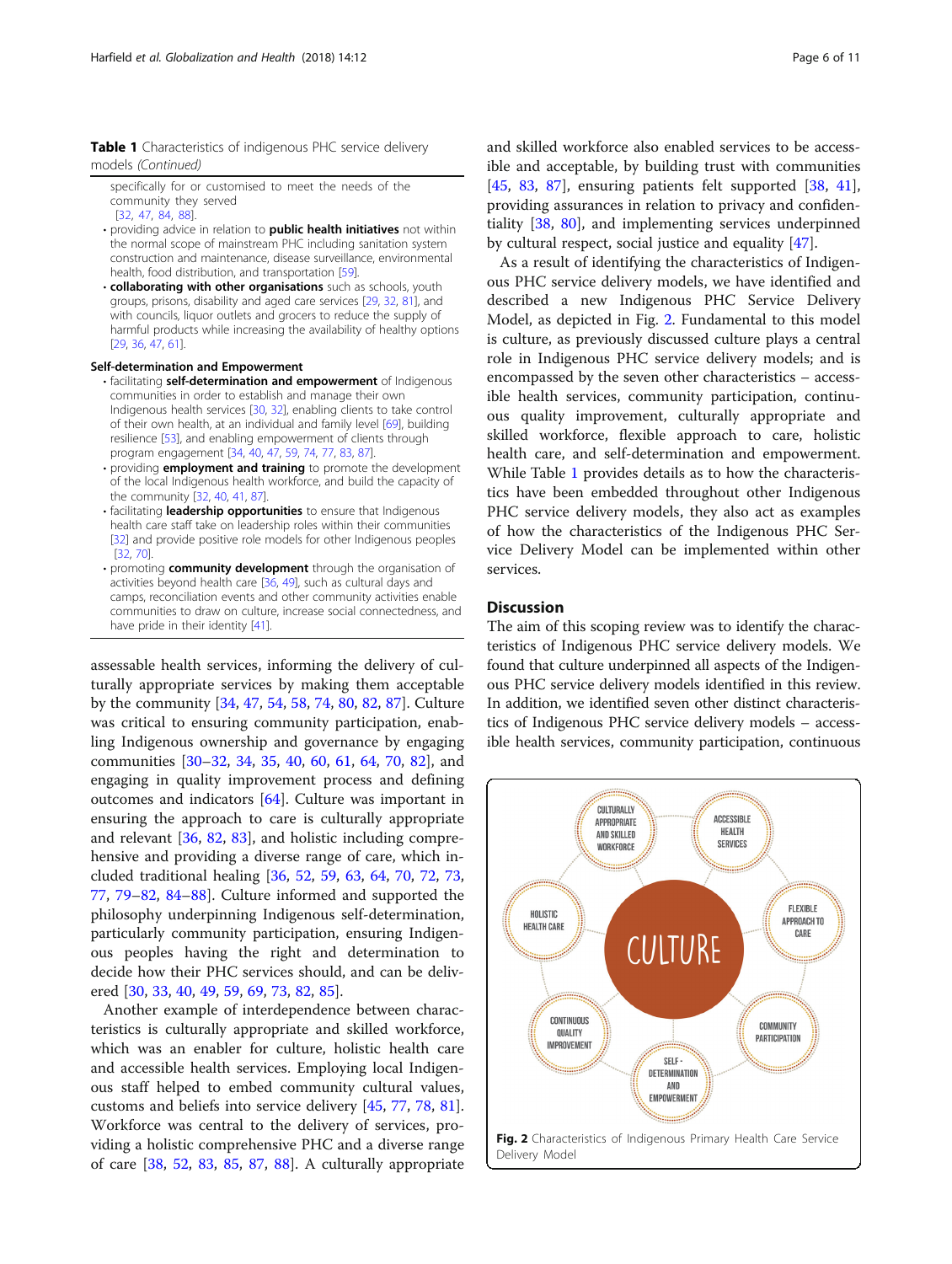quality improvement, culturally appropriate and skilled workforce, flexible approach to care, holistic health care, and self-determination and empowerment.

These findings suggest that Indigenous PHC service delivery models are somewhat different to many of the models of care developed within western contexts. For example, the Chronic Care Model [\[90\]](#page-9-0) focuses on implementing evidence based care, mobilising community resources, enabling patient's self-management, and ensuring coordinated care and health promotion. The explicit role of culture in the provision of services is notably absent from this model. Culture is also notably absent from the World Health Organisation Innovative Care for Chronic Conditions Framework [\[91\]](#page-9-0) and the Southgate Model of Comprehensive Primary Health Care in Australia model [\[92](#page-9-0)].

By contrast, it is evident that local cultural values, customs and beliefs were at the centre of and underpinned all aspects of care in Indigenous PHC service delivery models. This was a common thread in the majority of the studies included in this scoping review. The role of culture as a defining characteristic, therefore, provides the greatest distinction between Indigenous PHC service delivery and other models of care. This is consistent with the growing literature on culture and health, which describes the importance of culture and its effect on health and wellbeing [\[2](#page-8-0), [93](#page-9-0)–[95\]](#page-9-0), including in non-Indigenous populations [[96\]](#page-9-0). These are potential lessons mainstream health care services could learn from in order to make their services more culturally safe and appropriate to Indigenous peoples. Three characteristics stand out as distinctive aspects of Indigenous PHC service delivery models. These are culturally appropriate and skilled workforce; community participation; and self-determination and empowerment. At the heart of a culturally appropriate and skilled workforce were the Indigenous staff. This supports the belief that Indigenous PHC services are best delivered by Indigenous peoples [[17\]](#page-8-0). In particular, employing local Indigenous staff helps to embed the community's cultural values, customs and beliefs into service delivery. Indigenous peoples providing health care to their own people has been shown to improve health outcomes related to diabetes [\[97](#page-9-0)], asthma [\[98](#page-9-0)], mental health and maternal and infant care [[99\]](#page-9-0). Importantly, local Indigenous staff provide more acceptable care [[100\]](#page-9-0), as well as encouraging access to PHC more generally [[101\]](#page-9-0). One of the many challenges faced by Indigenous PHC services is the need to maintain current levels of Indigenous staff, while at the same time, growing their Indigenous health workforce [[66](#page-9-0), [80\]](#page-9-0). This requires a partnership between Indigenous PHC services and governments to ensure the growth of the sector is done in a way that is meaningful and culturally safe.

Community participation was found to be particularly important for ensuring Indigenous PHC services continue to identify, understand and address the needs of local Indigenous peoples. Community participation also facilitated Indigenous governance and ownership. One example is the Southcentral Foundation in Anchorage Alaska, it is possibly one of the most well-known Indigenous models of care (four of the included studies are from the Southcentral foundation [[60,](#page-9-0) [64](#page-9-0), [69](#page-9-0), [76](#page-9-0)]). The success of this model, including significant improvements in health outcomes is associated with the notion of 'customer-owners' ([\[102](#page-9-0)] p. 1). The model ensures that Alaska Native people are in control of their health service and the relationship that is built and maintained by the service with its 'customer-owners' ([\[102\]](#page-9-0) p. 1). Many of these services included in this review were also underpinned by the philosophy that Indigenous peoples having the right to decide how their PHC services should be developed and delivered. Aboriginal Community Controlled Health Organisations in Australia have been identified as exemplars of these types of community governance models [[103](#page-9-0)], further demonstrating the link between community control and positive health outcomes.

Self-determination and empowerment were the driving principles behind the establishment of many Indigenous PHC services included in this review. Indigenous PHC services facilitated a number of opportunities for selfdetermination and empowerment. These include ensuring that Indigenous peoples are able to take control of their own health service; the employment and training of Indigenous peoples; and just as importantly community development initiatives such as cultural days and camps, and reconciliation events. Previous studies have demonstrated an association between empowerment of Indigenous peoples and communities and better health outcomes for Indigenous peoples [\[104,](#page-9-0) [105\]](#page-9-0). As on example, a systematic review conducted by Minichiello et al. [[106\]](#page-10-0), found that tobacco intervention programs which had elements of self-determination and were relevant to the community were more likely to lead to positive outcomes such as reduced initiation and consumption of tobacco. Often self-determination and empowerment are associated with community participation. Community participation and mobilization in health care is essential for ensuring services can identify health needs and set priorities, plan, implement, monitor and evaluate services and programs, this is consistent with existing literature on community participation in health [[107](#page-10-0)].

Indigenous PHC service delivery models are exceptional models of PHC, delivering health care to Indigenous peoples and communities across the globe, often to isolated populations or communities where no other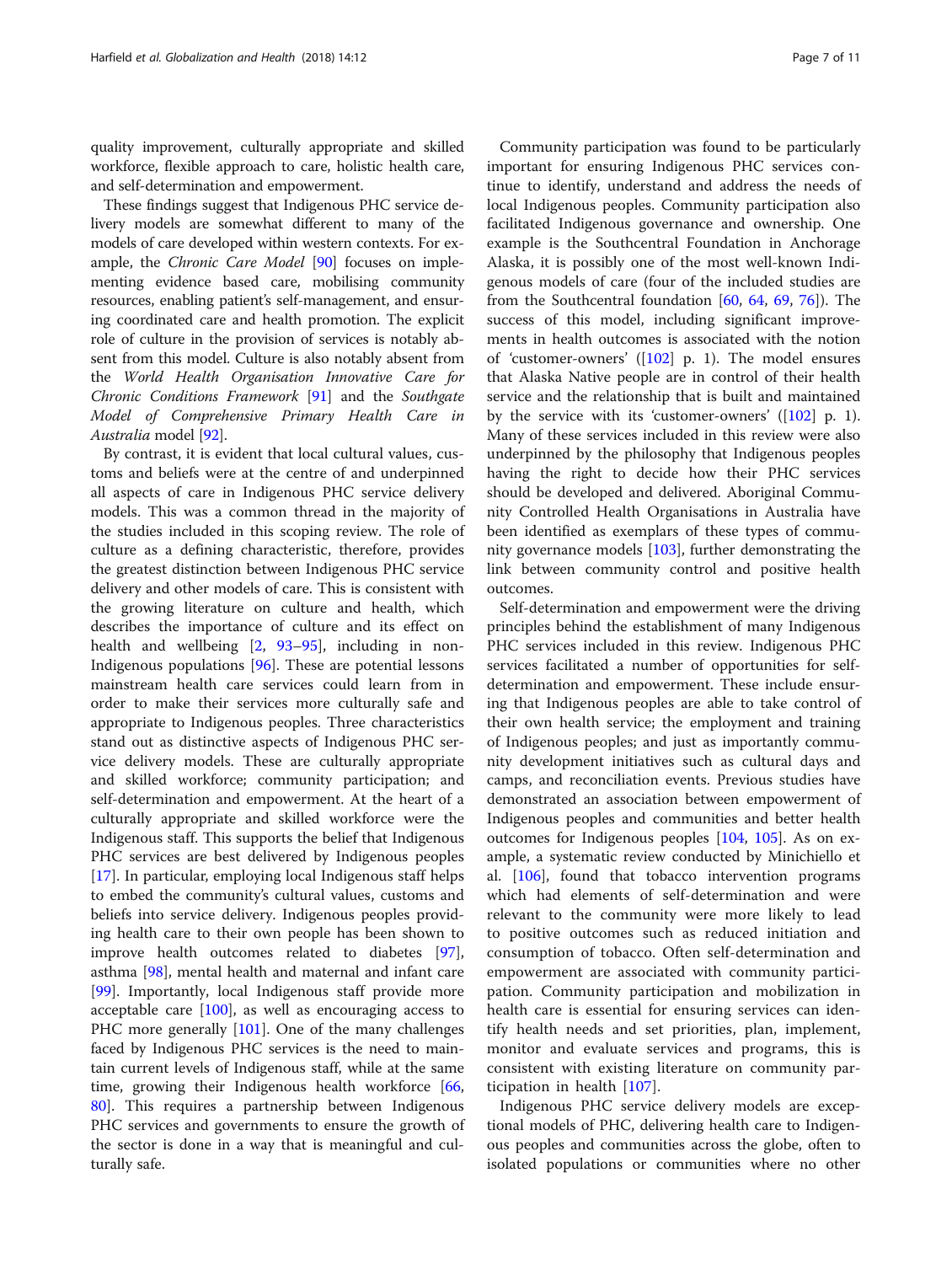<span id="page-7-0"></span>service delivery model is viable. While there are numerous benefits to Indigenous PHC service delivery models, there are also limitations: Indigenous PHC service delivery models do not align with government funding mechanism [\[108](#page-10-0), [109](#page-10-0)]; there is often a lack of funding to support specific Indigenous PHC services [[108](#page-10-0)–[110](#page-10-0)]; the need for services outweighs funding and the availability of services [[108](#page-10-0)–[110](#page-10-0)]; and the delivery of health care to Indigenous peoples is more expensive [[108](#page-10-0), [109](#page-10-0)].

Policies need to acknowledge and take into account the differences between Indigenous PHC models of care and other PHC models of care. This is particularly crucial when it comes to the funding of Indigenous PHC services, as the lack of sufficient funding together with the uncertainty that comes from short-term funding models led to the inability of services included in this review to support the unique characteristics of Indigenous PHC services [[27,](#page-8-0) [32](#page-8-0), [33,](#page-8-0) [40](#page-8-0), [51](#page-8-0), [54,](#page-9-0) [78](#page-9-0), [82\]](#page-9-0). Funding models are one of the key drivers for how care is provided [\[111](#page-10-0)]. Yet it is also the case that until Indigenous PHC service delivery models are clearly articulated, policy makers will not be able to design appropriate funding mechanisms to support the way in which they provide care. We believe that the Indigenous PHC service delivery characteristics identified by this scoping review is one step towards making Indigenous PHC service delivery models explicit.

While this is the first review of its type to identify the characteristics of Indigenous PHC service delivery models, a review by Lewis and Myhra on Integrated care with Indigenous populations: a systematic review of the literature [[112\]](#page-10-0), was identified. However, that review focused on assessing how health care services are conceptualising and enacting integrated care with American Indian and First Nations populations in the United States and Canada and the successes and challenges of carrying out these interventions with this population. It identified the motivations for integration and its effectiveness. Our review was more inclusive of health services and Indigenous populations from across the global and focused on the characteristics of Indigenous PHC service delivery models rather than the motivations of one particular service delivery model.

# Conclusion

Indigenous PHC services evolved as a result of mainstream health services inability to meet the needs of Indigenous peoples [\[3](#page-8-0), [7](#page-8-0), [8\]](#page-8-0) and Indigenous peoples often being excluded and marginalised from mainstream health services [[9\]](#page-8-0). In addition, Indigenous communities wanted to be able to provide care to their communities that is culturally appropriate, comprehensive, holistic, accessible, and community controlled. The review identified eight characteristics of Indigenous PHC service

delivery models. These characteristics were found to be global in their application, and provide insight and guidance to communities and organisations wishing to initiate an Indigenous PHC service and programs. The review also affirms and supports the philosophy underpinning Indigenous self-determination, particularly Indigenous peoples having the right and determination to decide how their PHC services should be and can be delivered for themselves. If communities and governments are genuinely serious about closing the gaps in life expectancy and morbidity between Indigenous and non-Indigenous peoples, then Indigenous PHC services must continue to be supported.

# Additional files

[Additional file 1:](dx.doi.org/10.1186/s12992-018-0332-2) Search strategy. (DOCX 13 kb) [Additional file 2:](dx.doi.org/10.1186/s12992-018-0332-2) Included studies. (DOCX 16 kb)

#### Abbreviations

PHC: Primary Health Care

#### Acknowledgements

The authors would like to thank the Centre of Research Excellence in Aboriginal Chronic Disease Knowledge Translation and Exchange Leadership Group for their guidance and support; Assoc Prof James Ward (Infection and Immunity, South Australian Health and Medical Research Institute), Dr. Odette Gibson (Wardliparingga Research Unit, South Australian Health and Medical Research Institute) and Prof Annette Braunack-Mayer (School of Public Health, The University of Adelaide) for their comments on the final draft; and Eliza Cobb, (Marketing and Communications, South Australian Health and Medical Research Institute) for your graphic design skills.

#### Funding

This research was supported by National Health and Medical Research Council (NHMRC No 1061242).

#### Availability of data and materials

Not applicable.

#### Authors' contributions

NB, AB contributed to the conceptualisation of the review. SH, CD, AM and ZM designed the search strategy, were involved with study selection and review, analysis of data and drafting of manuscript. SH conducted the search. All authors reviewed and approved the final manuscript.

#### Ethics approval and consent to participate

Not applicable.

Consent for publication Not applicable.

# Competing interests

The authors declare that they have no competing interests.

#### Publisher's Note

Springer Nature remains neutral with regard to jurisdictional claims in published maps and institutional affiliations.

#### Author details

<sup>1</sup>Wardliparingga Aboriginal Health Research Unit, South Australian Health and Medical Research Institute, Adelaide, South Australia, Australia. <sup>2</sup>School of Public Health, Faculty of Health Sciences, The University of Adelaide, Adelaide, South Australia, Australia. <sup>3</sup> Joanna Briggs Institute, Faculty of Health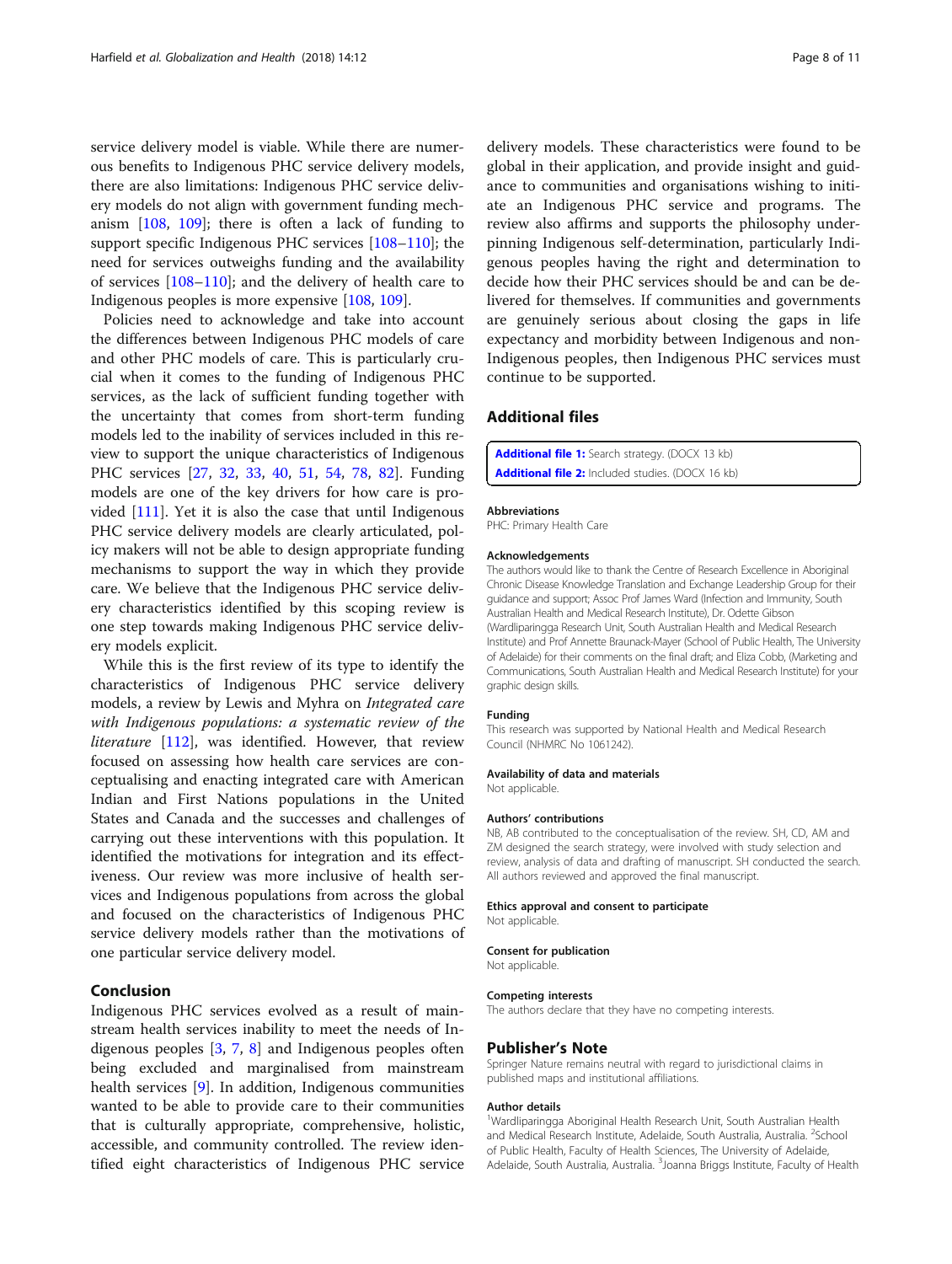<span id="page-8-0"></span>Sciences, The University of Adelaide, Adelaide, South Australia, Australia. <sup>4</sup>Sansom Institute for Health Research, University of South Australia, Adelaide, South Australia, Australia. <sup>5</sup>School of Education and School of Medicine, University of Wollongong, Wollongong, NSW, Australia.

# Received: 8 October 2017 Accepted: 16 January 2018 Published online: 25 January 2018

#### References

- 1. Stephens C, et al. Indigenous peoples' health–why are they behind everyone, everywhere? Lancet. 2005;366(9479):10–3.
- 2. Gracey M, King M. Indigenous health part 1: determinants and disease patterns. Lancet. 2009;374(9683):65–75.
- 3. Australian Institute of Health and Welfare. Australia's health 2014. 2014 [14/ 04/2016]; Available from: [https://www.aihw.gov.au/reports/australias-health/](https://www.aihw.gov.au/reports/australias-health/australias-health-2014/contents/table-of-contents) [australias-health-2014/contents/table-of-contents](https://www.aihw.gov.au/reports/australias-health/australias-health-2014/contents/table-of-contents).
- 4. Statistics New Zealand. New Zealand period life tables: 2010-12. 2013 [14/ 04/2016]. Available from: [http://www.stats.govt.nz/browse\\_for\\_stats/health/](http://www.stats.govt.nz/browse_for_stats/health/life_expectancy/NZLifeTables_HOTP10-12.aspx) [life\\_expectancy/NZLifeTables\\_HOTP10-12.aspx](http://www.stats.govt.nz/browse_for_stats/health/life_expectancy/NZLifeTables_HOTP10-12.aspx).
- 5. Health Canada. Aboriginal health. 2005 [12/06/2016]; Available from: [http://](http://www.hc-sc.gc.ca/hcs-sss/pubs/system-regime/2005-blueprint-plan-abor-auto/fs-fi-03-eng.php) [www.hc-sc.gc.ca/hcs-sss/pubs/system-regime/2005-blueprint-plan-abor](http://www.hc-sc.gc.ca/hcs-sss/pubs/system-regime/2005-blueprint-plan-abor-auto/fs-fi-03-eng.php)[auto/fs-fi-03-eng.php.](http://www.hc-sc.gc.ca/hcs-sss/pubs/system-regime/2005-blueprint-plan-abor-auto/fs-fi-03-eng.php)
- 6. Indian Health Service. Disparities 2015 [14/04/2016]; Available from: [http://](http://www.ihs.gov/newsroom/factsheets/disparities/) [www.ihs.gov/newsroom/factsheets/disparities/.](http://www.ihs.gov/newsroom/factsheets/disparities/)
- 7. Ellison-Loschmann L, Pearce N. Improving access to health care among New Zealand's Maori population. Am J Public Health. 2006;96(4):612–7.
- 8. Lurie N. Mesauring disparities in access to care. In: Swift EK, editor. Guidnace for the national healthcare disparities report. Washington, D. C: The National Academies Press; 2002. p. 99–148.
- 9. Aboriginal Medical Service Redfern. Our history 2015 [10/08/2016]; Available from: <http://amsredfern.org.au/dental-specialist-clinics-3/>.
- 10. National Aboriginal Community Controlled Health Organisation. About NACCHO. 2016 14/07/2016]; Available from: [http://www.naccho.org.au/](http://www.naccho.org.au/about/) [about/.](http://www.naccho.org.au/about/)
- 11. Health Canada. Ten years of health transfer first nation and Inuit control. 2013 11/03/2016]; Available from: [http://www.hc-sc.gc.ca/fniah-spnia/pubs/](http://www.hc-sc.gc.ca/fniah-spnia/pubs/finance/_agree-accord/10_years_ans_trans/index-eng.php) [finance/\\_agree-accord/10\\_years\\_ans\\_trans/index-eng.php](http://www.hc-sc.gc.ca/fniah-spnia/pubs/finance/_agree-accord/10_years_ans_trans/index-eng.php).
- 12. Lavoie J. Policy and financing of indigenous primary health care providers in Canada, Australia and New Zealand. London, England: London School of Hygiene and Tropical Medicine; 2005.
- 13. First Nations Health Authority. About us. 2015 13/05/2016]; Available from: [http://www.fnha.ca/about.](http://www.fnha.ca/about)
- 14. Indian Health Service. Agency overview. 10/04/2016]; Available from: [http://](http://www.ihs.gov/aboutihs/overview) [www.ihs.gov/aboutihs/overview/.](http://www.ihs.gov/aboutihs/overview)
- 15. Kunitz SJ. The history and politics of US health care policy for American Indians and Alaskan natives. Am J Public Health. 1996;86(10):1464–73.
- 16. Bergman AB, et al. A political history of the Indian Health Service. Milbank Q. 1999;77(4):571–604.
- 17. National Aboriginal Community Controlled Health Organisation. Definitions. 2014 12/06/2016]; Available from: [http://www.naccho.org.au/aboriginal](http://www.naccho.org.au/aboriginal-health/definitions/)[health/definitions/](http://www.naccho.org.au/aboriginal-health/definitions/).
- 18. National Aboriginal Community Controlled Health Organisation. NACCHO Vision 2014 12/06/2016]; Available from: [http://www.naccho.org.au/about](http://www.naccho.org.au/about-nacho/naccho-vision/)[nacho/naccho-vision/](http://www.naccho.org.au/about-nacho/naccho-vision/).
- 19. Peters M, et al. Guidance for conducting systematic scoping reviews. International Journal of Evidence-Based Healthcare. 2015;13(3):141–6.
- 20. Peters M, et al. Methodology for JBI scoping reviews. In: Aromataris E, editor. The Joanna Briggs institute reviewers' manual 2015. Adelaide: The Joanna Briggs Institute; 2015.
- 21. Harfield S, Davy C, Kite E, McArthur A, Munn Z, Brown N, et al. Characteristics of Indigenous primary health care models of service delivery: a scoping review protocol. JBI Database System Rev Implement Rep. 2015;13(11):43–51.
- 22. World Health Organisation. Indingenous populations. 2015 [04/06/2016]; Available from: [http://www.who.int/topics/health\\_services\\_indigenous/en/](http://www.who.int/topics/health_services_indigenous/en/).
- 23. Thomas SL, Wakerman J, Humphreys JS. What core primary health care services should be available to Australians living in rural and remote communities? BMC Family Pract. 2014;15:143.
- 24. World Health Organisation. Declaration of Alma-Ata. International conference on primary health care 1978 5-12 September 1978 [14/04/2016]; Available from: [http://www.who.int/publications/almaata\\_declaration\\_en.pdf.](http://www.who.int/publications/almaata_declaration_en.pdf)
- 25. QSR International Pty Ltd, NVivo qualitative data analysis software. 2012.
- 26. Moher D, et al. Preferred reporting items for systematic reviews and metaanalyses: the PRISMA statement. PLoS Med. 2009;6(7):e1000097.
- 27. The Dreamers Art Therapy for Women. Aborig Islander Health Worker J. 2002;26(6):10.
- 28. Bailie R, et al. A systems-based partnership learning model for strengthening primary healthcare. Implement Science. 2013;8:143.
- 29. Bartlett B, Boffa J. Aboriginal community controlled comprehensive primary health care: the central Australian aboriginal congress. Australian Journal of Primary Health. 2001;7(3):74–82.
- 30. Bennett M. An aboriginal model of care. Nurs Times. 1988;84(19):56–8.
- 31. Birks M, et al. Models of health service delivery in remote or isolated areas of Queensland: a multiple case study. Aust J Adv Nurs. 2010;28(1):25–34.
- 32. Campbell D, Ellis R. Models of excellence in indigenous community health part one: the aboriginal medical service, Redfern. Aboriginal and Islander Health Worker Journal. 1995;19(4):4–14.
- 33. Campbell MA, et al. The oral health care experiences of NSW aboriginal community controlled health services. Aust N Z J Public Health. 2015;39(1):21–5.
- 34. Central Australian Aboriginal Congress. Congress logic model. Alice Springs: Central Australian Aboriginal Congress.
- 35. Chang AB, et al. Asthma management in indigenous children of a remote community using an indigenous health model. J Paediatr Child Health. 2000;36(3):249–51.
- 36. Copeman RC. Assessment of aboriginal health services. Community Health Studies. 1988;12(3):251–5.
- 37. Dawson A, Russel A, Caponi A. Asthma project at Pika Wiya health services: identifying barriers and developing resources. Aboriginal and Islander Health Worker Journal. 2003;27(5):20–2.
- 38. DiGiacomo M, et al. Facilitating uptake of aboriginal adult health checks through community engagement and health promotion. Qual Prim Care. 2010;18(1):57–64.
- 39. Dyson K, Kruger E, Tennant M. Networked remote area dental services: a viable, sustainable approach to oral health care in challenging environments. Australian Journal of Primary Health. 2012;20(6):334–8.
- 40. Freeman T, et al. Service providers' views of community participation at six Australian primary healthcare services: scope for empowerment and challenges to implementation. Int J Health Plann Manag. 2014;
- 41. Freeman T, et al. Cultural respect strategies in Australian aboriginal primary health care services: beyond education and training of practitioners. Aust N Z J Public Health. 2014;38(4):355–61.
- 42. Gajjar D, et al. A case study in the use of evidence in a changing political context: an aboriginal and Torres Strait islander health service re-examines practice models, governance and financing. Aust Health Rev. 2014;38(4): 383–6.
- 43. Gardner KL, et al. Understanding uptake of continuous quality improvement in indigenous primary health care: lessons from a multi-site case study of the audit and best practice for chronic disease project. Implement Science. 2010;5:21.
- 44. Kelaher M, et al. Improving access to medicines among clients of remote area aboriginal and Torres Strait islander health services. Aust N Z J Public Health. 2006;30(2):177–83.
- 45. Kelly J, Luxford Y. Yaitya tirka madlanna warratinna: exploring what sexual health nurses need to know and do in order to meet the sexual health needs of young aboriginal women in Adelaide. Collegian. 2007;14(3):15–20.
- 46. Lovett R, et al. Walan Girri: developing a culturally mediated case management model for problematic alcohol use among urban indigenous people. Aust Health Rev. 2014;38(4):440–6.
- 47. Murphy E, Best E. The aboriginal maternal and infant health service: a decade of achievement in the health of women and babies in NSW. New South Wales Public Health Bulletin. 2012;23(3-4):68–72.
- 48. Panaretto KS, et al. Impact of a collaborative shared antenatal care program for urban indigenous women: a prospective cohort study. Med J Aust. 2005; 182(10):514–9.
- 49. Panaretto KS, et al. Aboriginal community controlled health services: leading the way in primary care. Med J Aust. 2014;200(11):649–52.
- 50. Poroch N, Winnunga Nimmityjah Aboriginal Health Service. You do the crime, you do the time : best practice model of holistic health service delivery for aboriginal and Torres Strait islander inmates of the ACT prison. Narrabundah, ACT: Winnunga Nimmityjah Aboriginal Health Service, xxviii; 2007. p. 260.
- 51. Poroch N, et al. Aboriginal health workers at Winnunga Nimmityjah aboriginal health service caring for the needs of aboriginal people in the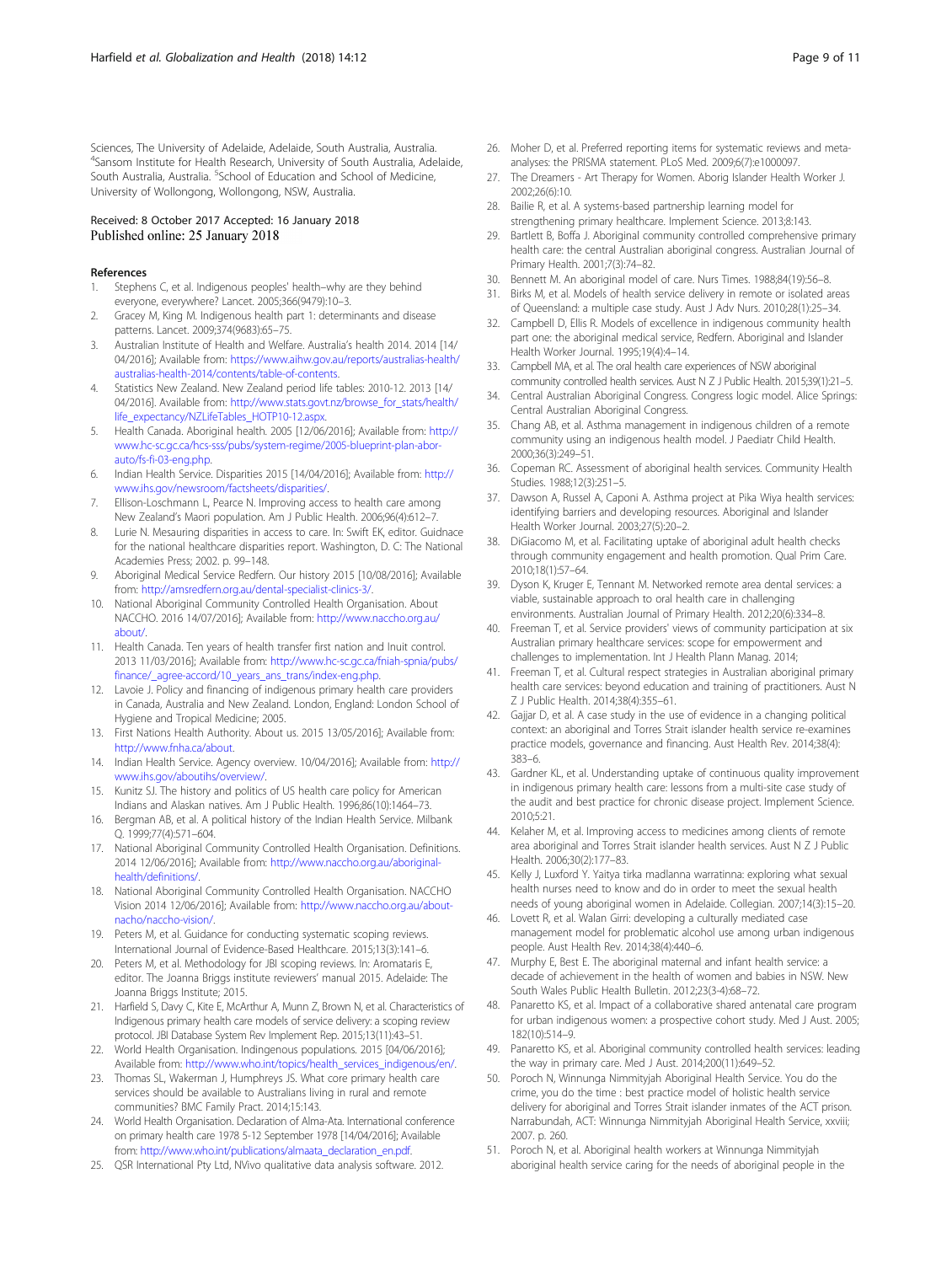<span id="page-9-0"></span>new act prison and the needs of their families. Aboriginal and Islander Health Worker Journal. 2012;36(1):6–8. 17

- 52. Reeve C, et al. Strengthening primary health care: achieving health gains in a remote region of Australia. Med J Aust. 2015;202(9):483–8.
- 53. Stewart J, Raiwaqavuka T. Working with a community controlled health organization to develop an evidence base for their practice models. Australas Psychiatry. 2009;17(Suppl 1):S79–82.
- 54. Taylor J, et al. Contemporary management issues for aboriginal community controlled health services. Aust Health Rev. 2001;24(3):125–32.
- 55. Tongs J, Chatfield H, Arabena K. The Winnunga Nimmityjah aboriginal health service holistic health Care for Prison Model. Aboriginal and Islander Health Worker Journal. 2007;31(6):6–8.
- 56. Tongs J, Poroch N. Winnunga Nimmityjah aboriginal health service 1988- 2014: breaking barriers in aboriginal research and services. Aust Aborig Stud. 2014(2):94–100.
- 57. Townsville Aboriginal Islanders Health Services Ltd. The mums and babies project. Families Australia Bulletin. 2003;3(Winter):10–1.
- 58. Wakerman J, Field P. Remote area health service delivery in Central Australia: primary health care and participatory management. Australian Journal of Primary Health. 1998;6(1):27–31.
- 59. Allison MT, Rivers PA, Fottler MD. Future public health delivery models for native American tribes. Public Health. 2007;121(4):296–307.
- 60. Baldwin M, Stevenson Y. A model for providing prenatal health care to indigenous women living in remote areas. International Journal of Circumpolar Health. 2001;60(4):623–31.
- 61. Berner BJ. Provision of health care in a frontier setting: an Alaskan perspective. Journal of the American Association of Nurse Practitioners. 1992;4(3):89–94.
- 62. Bowyer NK. A primary care team approach to the prevention of ocular complications of diabetes: a program review. J Am Optom Assoc. 1997; 68(4):233–42.
- 63. Brant JM, Fallsdown D, Iverson ML. The evolution of a breast health program for plains Indian women. Oncol Nurs Forum. 1999;26(4):731–9.
- 64. Centre for Primary Care. Human Systems for Southcentral Foundation's Nuka system of care. Harvard: Boston, Massachusetts; 2015.
- 65. Chiarchiaro G. The Indian Health Service in Oklahoma: dental service for American Indians. Journal - Oklahoma Dental Association. 1997;87(3):24–8.
- 66. Coll KM, Mohatt G, LeMaster PL. Feasibility assessment of the service delivery model. Am Indian Alsk Native Ment Health Res. 2004;11(2):99–108.
- 67. Dietrich AJ, Olson AL. Model system of ongoing care for native Americans a 5-year followup. Public Health Rep. 1986;101(2):184–6.
- 68. Johnston JM, et al. Tribal implementation of a patient-centred medical home model in Alaska accompanied by decreased hospital use. International Journal of Circumpolar Health. 2013;72
- 69. Eby DK. Primary care at the Alaska native medical center: a fully deployed "new model" of primary care. International Journal of Circumpolar Health. 2007;66(Suppl 1):4–13.
- 70. Kahn MW, et al. An indigenous community mental health service on the Tohono O'odham (Papago) Indian reservation: seventeen years later. Am J Community Psychol. 1988;16(3):369–79.
- 71. Langwell K, et al. An American Indian community implements the chronic care model: evolution and lessons learned. Health Promot Pract. 2014;15(2): 23S–28.
- 72. Lantz PM, et al. Implementing women's cancer screening programs in American Indian and Alaska native populations. Health Care for Women International. 2003;24(8):674–96.
- 73. Nebelkopf E, King J. A holistic system of care for native Americans in an urban environment. J Psychoactive Drugs. 2003;35(1):43–52.
- 74. Smith RJ 3rd, Dellapenna AJ Jr, Berger LR. Training injury control practitioners: the Indian Health Service model. Futur Child. 2000;10(1):175–88.
- 75. West EA. The cultural bridge model. Nurs Outlook. 1993;41(5):229–34.
- 76. Driscoll DL, et al. Process and outcomes of patient-centered medical care with Alaska native people at Southcentral foundation. Ann Fam Med. 2013; 11:S41–9.
- 77. Arora S, Kurji AK, Tennant MT. Dismantling sociocultural barriers to eye care with tele-ophthalmology: lessons from an Alberta Cree community. Clinical and Investigative Medicine. 2013;36(2):E57–63.
- 78. Auclair G, Sappa M. Mental health in Inuit youth from Nunavik: clinical considerations on a transcultural, interdisciplinary, community-oriented approach. Journal of the Canadian Academy of Child and Adolescent Psychiatry. 2012;21(2):124–6.
- 79. Benoit C, Carroll D, Chaudhry M. In search of a healing place: aboriginal women in Vancouver's downtown eastside. Soc Sci Med. 2003;56(4):821–33.
- 80. Maar MA, et al. Innovations on a shoestring: a study of a collaborative community-based aboriginal mental health service model in rural Canada. Int J Ment Heal Syst. 2009;3.
- 81. Tyree E. Culture care values, beliefs and practices observed in empowerment of American Indian community health representatives. Loyola University Chicago; 2007. p. 159. [https://search.proquest.com/](https://search.proquest.com/openview/c343a6f2a0a16fc19940cc9457a5a008/1?pq-origsite=gscholar&cbl=18750&diss=y) [openview/c343a6f2a0a16fc19940cc9457a5a008/1?pq-origsite=gscholar&cbl=](https://search.proquest.com/openview/c343a6f2a0a16fc19940cc9457a5a008/1?pq-origsite=gscholar&cbl=18750&diss=y) [18750&diss=y.](https://search.proquest.com/openview/c343a6f2a0a16fc19940cc9457a5a008/1?pq-origsite=gscholar&cbl=18750&diss=y)
- 82. Crengle S. The development of Māori primary care services. Pacific Health Dialog. 2000;7(1):48–53.
- 83. Janssen J, Nelson K. Meeting the needs of Māori with diabetes: evaluation of a nurse-led service. Nurs Prax N Z. 2014;30(3):6–18.
- 84. Lyford S, Cook P. The Whanaungatanga model of care. Nurs Prax N Z. 2005; 21(2):26–36.
- 85. Maniapoto T, Gribben B. Establishing a Māori case management clinic. N Z Med J. 2003;116(1169)
- 86. Davy CP, Patrickson M. Implementation of evidence-based healthcare in Papua New Guinea. International Journal of Evidence-Based Healthcare. 2012;10(4):361–8.
- 87. Pelcastre-Villafuerte B, et al. Community-based health care for indigenous women in Mexico: a qualitative evaluation. Int J Equity Health. 2014;13:2.
- 88. Gabrysch S, et al. Cultural adaptation of birthing services in rural Ayacucho, Peru. Bull World Health Organ. 2009;87:724–9.
- 89. Keleher H. Why primary health care offers a more comprehensive approach to tackling health inequities than primary care. Australian Journal of Primary Health. 2001;7(2):57–61.
- 90. Wagner EH, Austin BT, Von Korff M. Organizing care for patients with chronic illness. Milbank Q. 1996;74(4):511–44.
- 91. World Health Organisation. Innovative care for chronic conditions: building blocks for action: global report. Geneva, Switzerland; 2002.
- 92. Lawless A, et al. Developing a good practice model to evaluate the effectiveness of comprehensive primary health care in local communities. BMC Fam Pract. 2014;15(1):1–9.
- 93. Anderson KM, Olson S. Leveraging culture to address health inequalities : examples from native communities. Seattle, United States of America: National Academies Press; 2013.
- 94. Morrissey M, et al. Culture as a determinant of aboriginal health. In: Anderson I, Baum F, Bentley M, editors. Beyond Bandaids: exploring the underlying social determinants of aboriginal health. Papers from the social determinants of aboriginal health workshop, Adelaide, July 2004. Darwin, Australia: Cooperative Research Centre for Aboriginal Health; 2007. p. 239–54.
- 95. National Advisory Committee on Health and Disability. The social, cultural and economic determinants of health in New Zealand: action to improve health. New Zealand: Wellington; 1998.
- 96. Napier AD, et al. Culture and health. Lancet. 2014;384(9954):1607–39.
- 97. Si D, et al. Aboriginal health workers and diabetes care in remote community health centres: a mixed method analysis. Med J Aust. 2006; 185(1):40–5.
- 98. Chang AB, et al. Indigenous healthcare worker involvement for indigenous adults and children with asthma. The Cochrane Database of Systematic Reviews. 2010;5
- Stamp G, et al. Aboriginal maternal and infant care workers: partners in caring for aboriginal mothers and babies. Rural Remote Health. 2008;8(3):883.
- 100. McGrath PD, et al. The case for aboriginal health workers in palliative care. Aust Health Rev. 2007;31(3):430–9.
- 101. Murray RB, Wronski I. When the tide goes out: health workforce in rural, remote and indigenous communities 1(2006):37. eLibrary. Web. 13 Apr. 2016. Med J Aust. 2006;185(1):37–8.
- 102. Gottlieb K. The Nuka system of care: improving health through ownership and relationships. International Journal of Circumpolar Health. 2013;72
- 103. Bath J, Wakerman J. Impact of community participation in primary health care: what is the evidence? Australian Journal of Primary Health. 2015;21(1):2–8.
- 104. Tsey K, et al. Empowerment and indigenous Australian health: a synthesis of findings from family wellbeing formative research. Health & Social Care in the Community. 2010;18(2):169–79.
- 105. Jersky M, et al. Improving health service access and wellbeing of young aboriginal parents in an urban setting: mixed methods evaluation of an arts-based program. Aust N Z J Public Health. 2016;40(S1):S115–21.